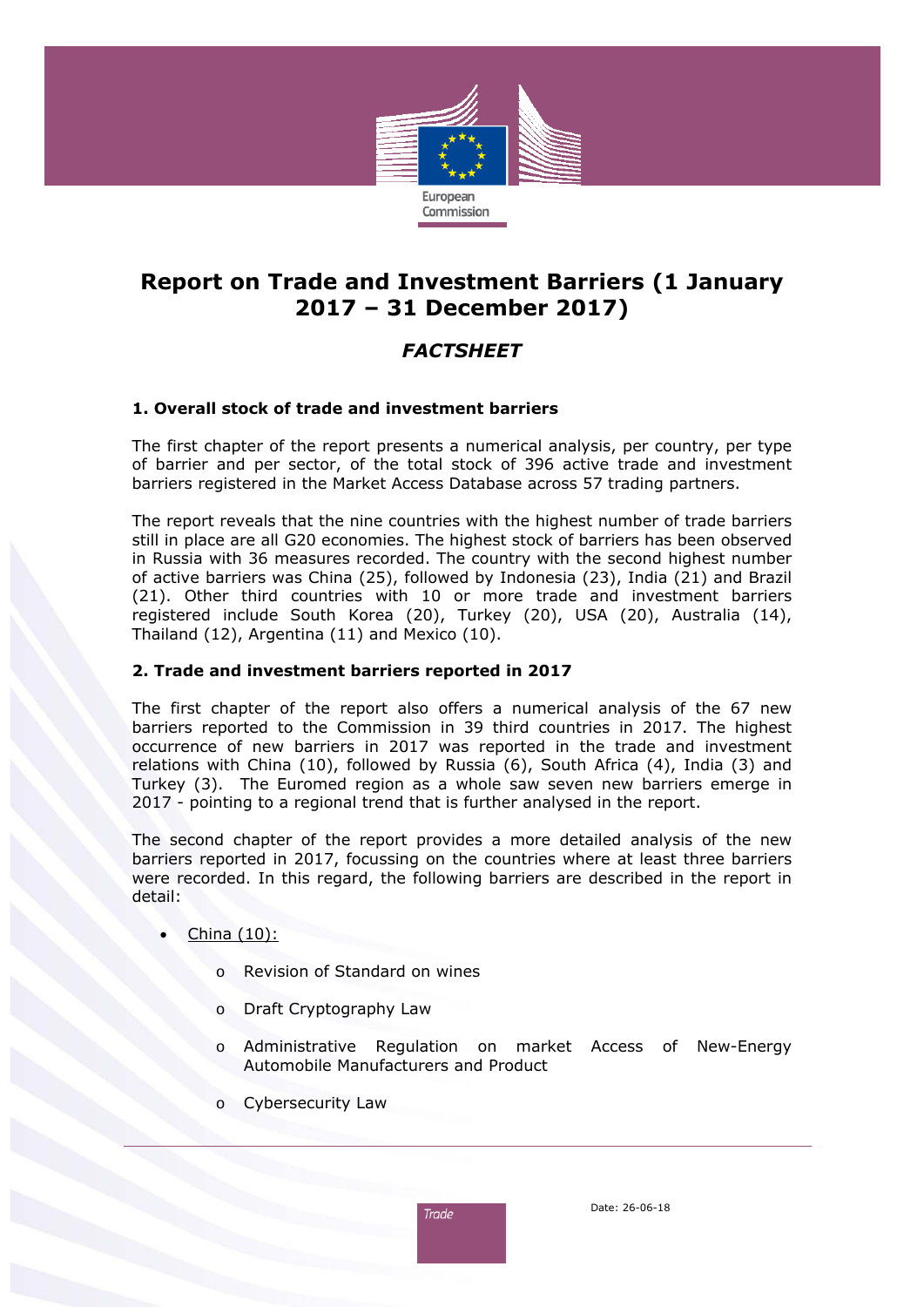- o Restrictions on additives used in materials that may come in contact with food
- o Waste import ban
- o New certification requirements for low risk food products
- o Tariffs on Multi-component semiconductors (MCOs)
- o Import conditions related to milk and dairy products (later resolved)
- o Quota on New Energy Vehicles starting in 2018 (later resolved)
- Russian Federation (6):
	- o Restricted access to wood markets; possible temporary limit or full ban of birch log exports
	- o Tax discrimination against imported wines
	- o Restrictions on animal product establishments accept of pre-listing and abolish requirement for listing for low risk animal products
	- o Lifting of restrictions from parts of Poland that regained HPAI freedom
	- o New Eurasian Economic Union Common phytosanitary requirement
	- o Flagged ships in the Arctic
- South Africa (4):
	- o SPS measures following avian influenza outbreaks in the EU
	- o Difficulty to export Cognac
	- o Local Content Requirements
	- o Electromagnetic Interference and Compatibility Conformity Assessment Procedure
- <u>India (3):</u>
	- o Certain taxes and other measures on imported wines and spirits
	- o Indian ban on import of furskins
	- o Testing requirements for imported toys
- Turkey (3):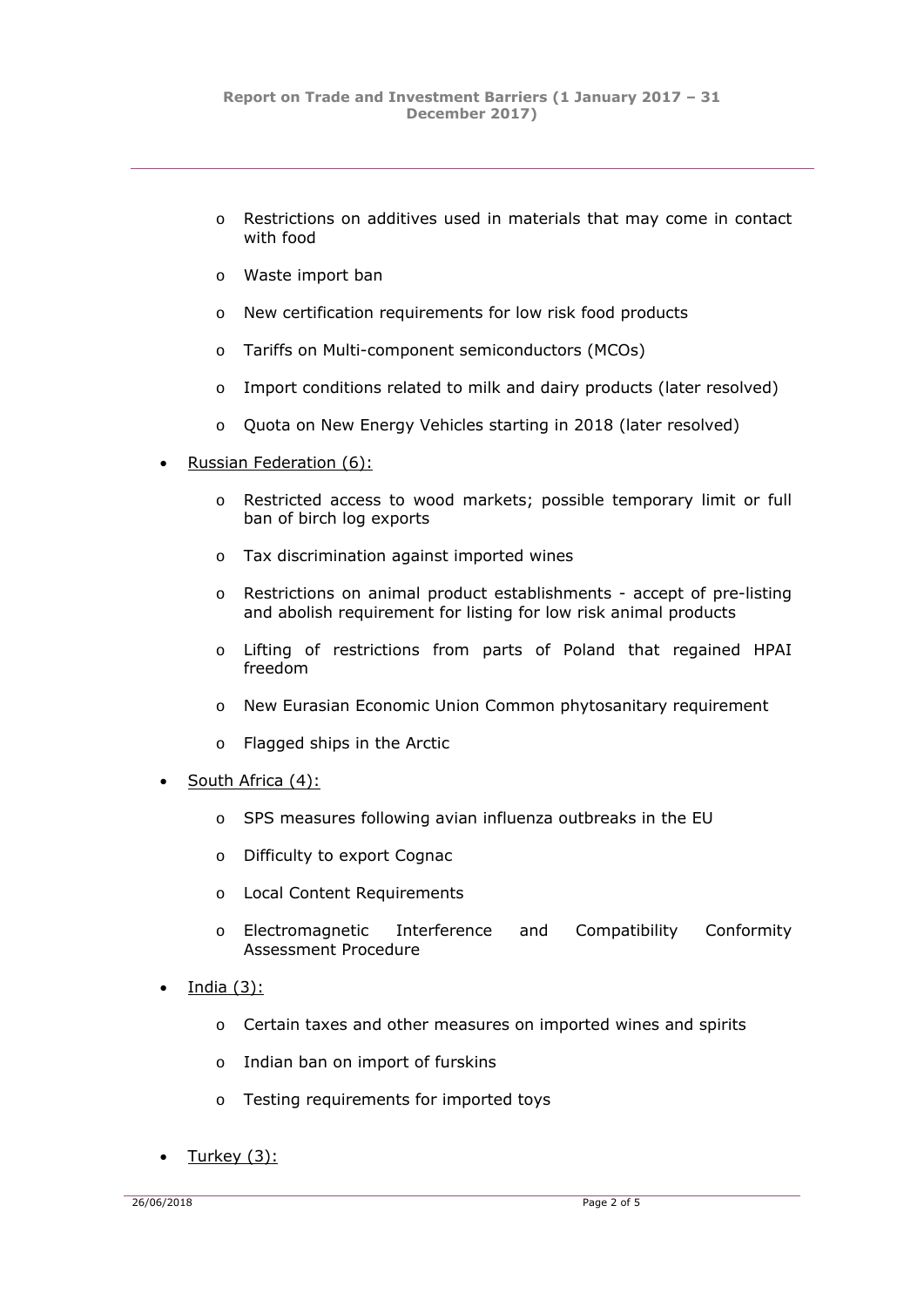- o Export restrictions on hides, skins and wet-blue leather
- o Discriminatory treatment between Turkish and EU-produced tractors
- o Additional customs duties

In addition, the report also includes figures on the regional trend that the Euromed area experienced, which has led to the rise of barriers in the region to 33 overall (Algeria, Egypt, Israel, Lebanon, Morocco and Tunisia), with Egypt, Algeria and Israel accounting for the highest number of barriers.

- $\bullet$  Lebanon  $(2)$ :
	- o Additional duties on import of petroleum products
	- o Additional excise duties on alcohol products (later resolved)
- Tunisia (2):
	- o Burdensome customs procedures and technical controls in ports on an extended list of products
	- o Higher tariffs on "non-essential" consumer products
- $\bullet$  Israel  $(1)$ :
	- o New food labelling requirements
- Algeria (1):
	- o Import licences
- Egypt (1):
	- o Requirement for bill statement "Origin Declaration" EUR 1 to be approved by the Chamber of Commerce of the exporting country

The report also analysed the trade flows potentially affected by all new barriers. In this context, the report shows that our Market Access Partnership helped identify and, more importantly, start the removal strategy of the 67 trade and investment barriers that - taken together - could affect EU exports potentially up to EUR 23.1 billion.

### **3. Trade and investment barriers resolved in 2017**

The third chapter of the report elaborates on the tools used in the Market Access Strategy to address these barriers. The report reveals that 45 of the previously registered trade barriers could fully or partially be resolved in 2017 in 13 different sectors of economic activity – among others aircraft, automotive, ceramics, ICT & electronics, machinery, pharma, medical devices, textiles & leather, agrofood, iron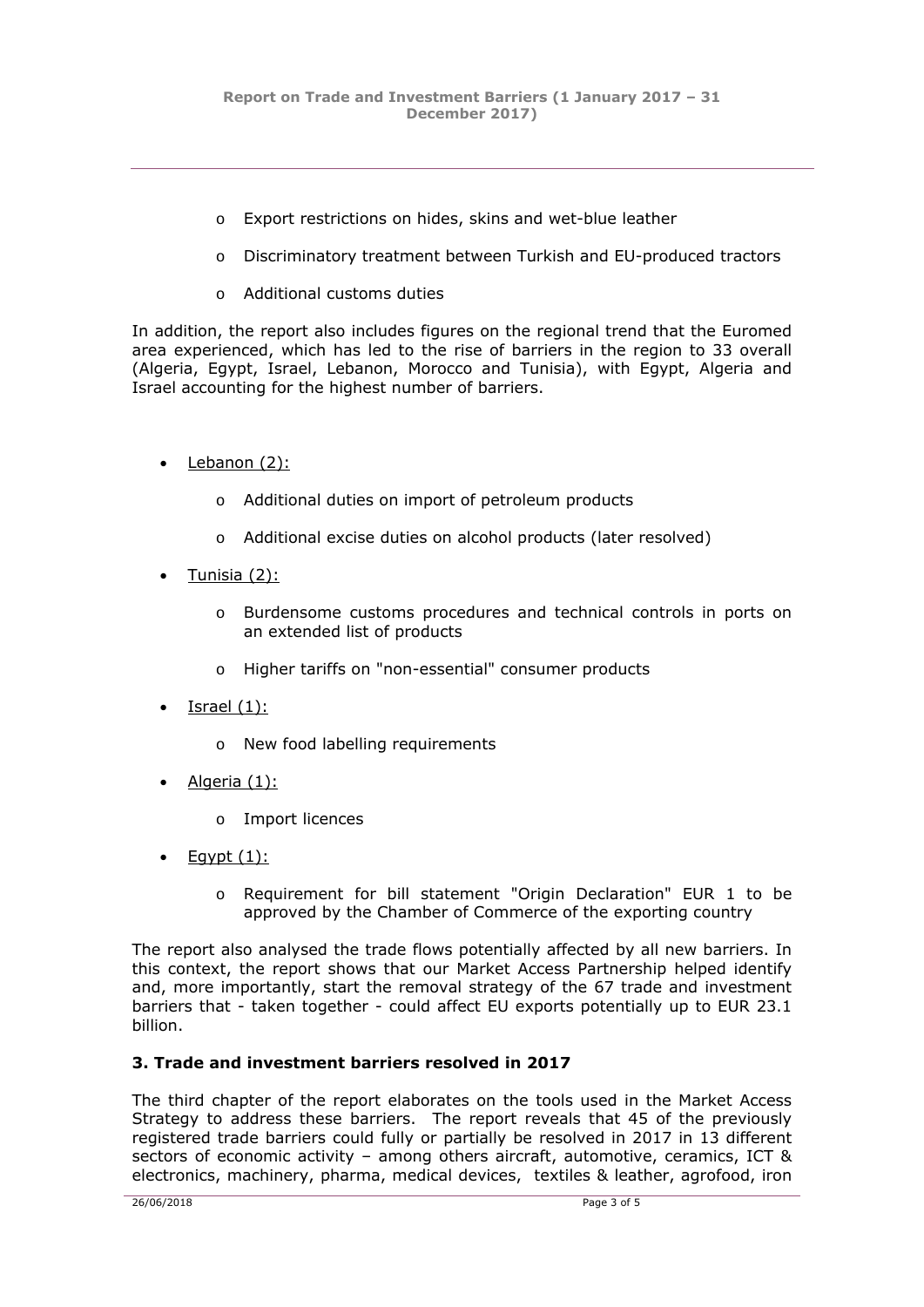& steel, wood, paper and services, – as well as horizontally. China was first in line with seven trade barriers resolved in 2017, followed by Brazil, Turkey and Canada (3 each), Argentina, India, Saudi Arabia, Taiwan and United Arab Emirates (2 each).

The following success stories are also described in more detail, focussing on the countries where at least two barriers were tackled:

- $\bullet$  China  $(7)$ :
	- o New certification requirements for low risk food products
	- o Import conditions related to milk and dairy products
	- o Longstanding and unjustified import ban on EU Bovine/Ovine and products thereof due to BSE
	- o Update of the National Reimbursement Drug List in China
	- o Quota on New Energy Vehicles starting in 2018
	- o Aircraft certification in China
	- o Clinical Trial Exemption Catalogue for Medical Devices
- Brazil (3):
	- o Backlog of market access applications (undue delays)
	- o Regulation on allergen labelling
	- o Brazilian machinery safety norms (NR12)
- Canada (3):
	- o Investment thresholds
	- o Member States unable to export from storage centres located in other provincial control units than where the manufactures were based
	- o TRQ on wheat and barley and their products
- Turkey (3):
	- o Export restrictions on copper scrap
	- o Export restrictions on aluminium scrap
	- o Import Surveillance regime
- Argentina (2):